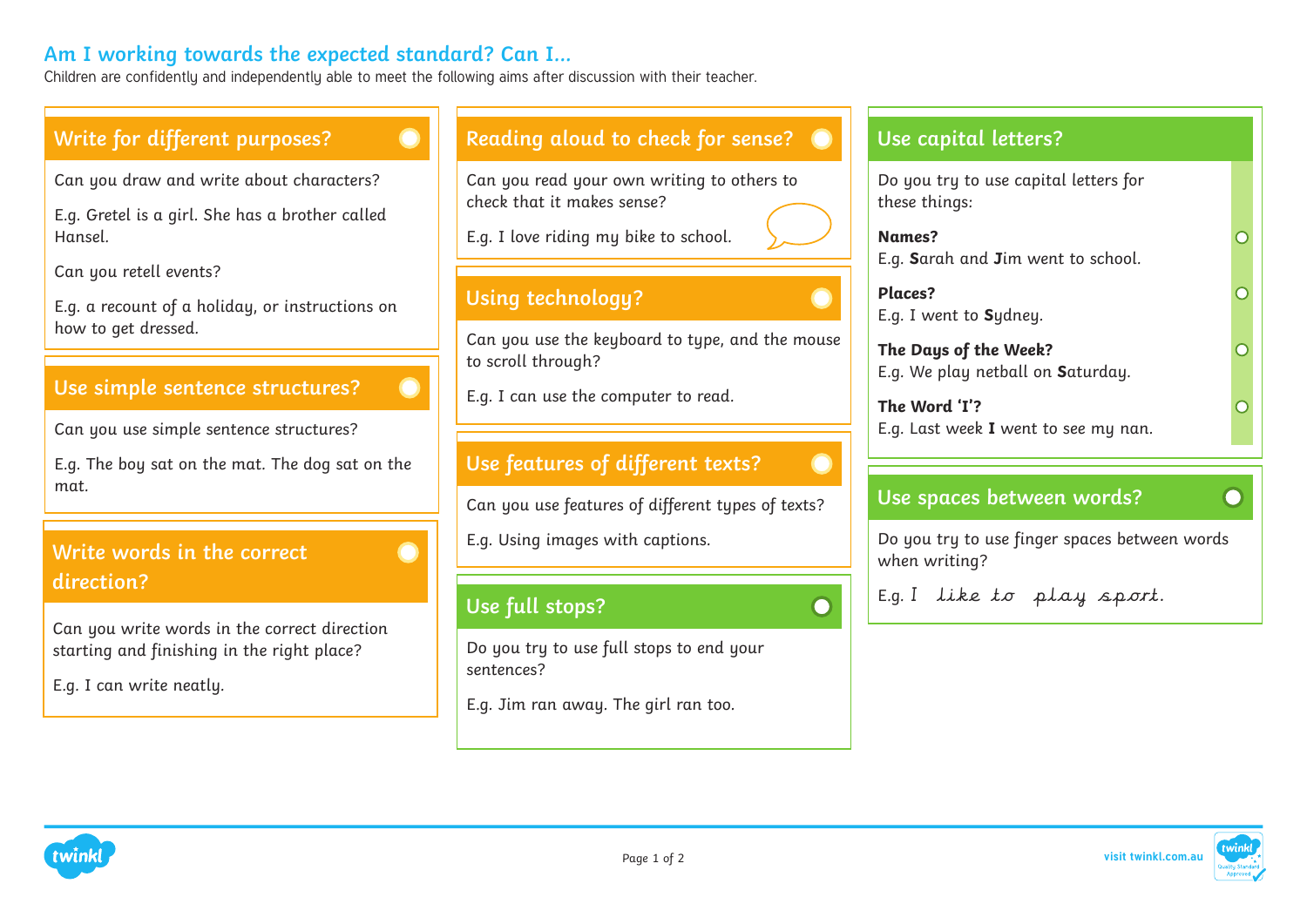### **Am I working towards the expected standard? Can I...**

Children are confidently and independently able to meet the following aims after discussion with their teacher.





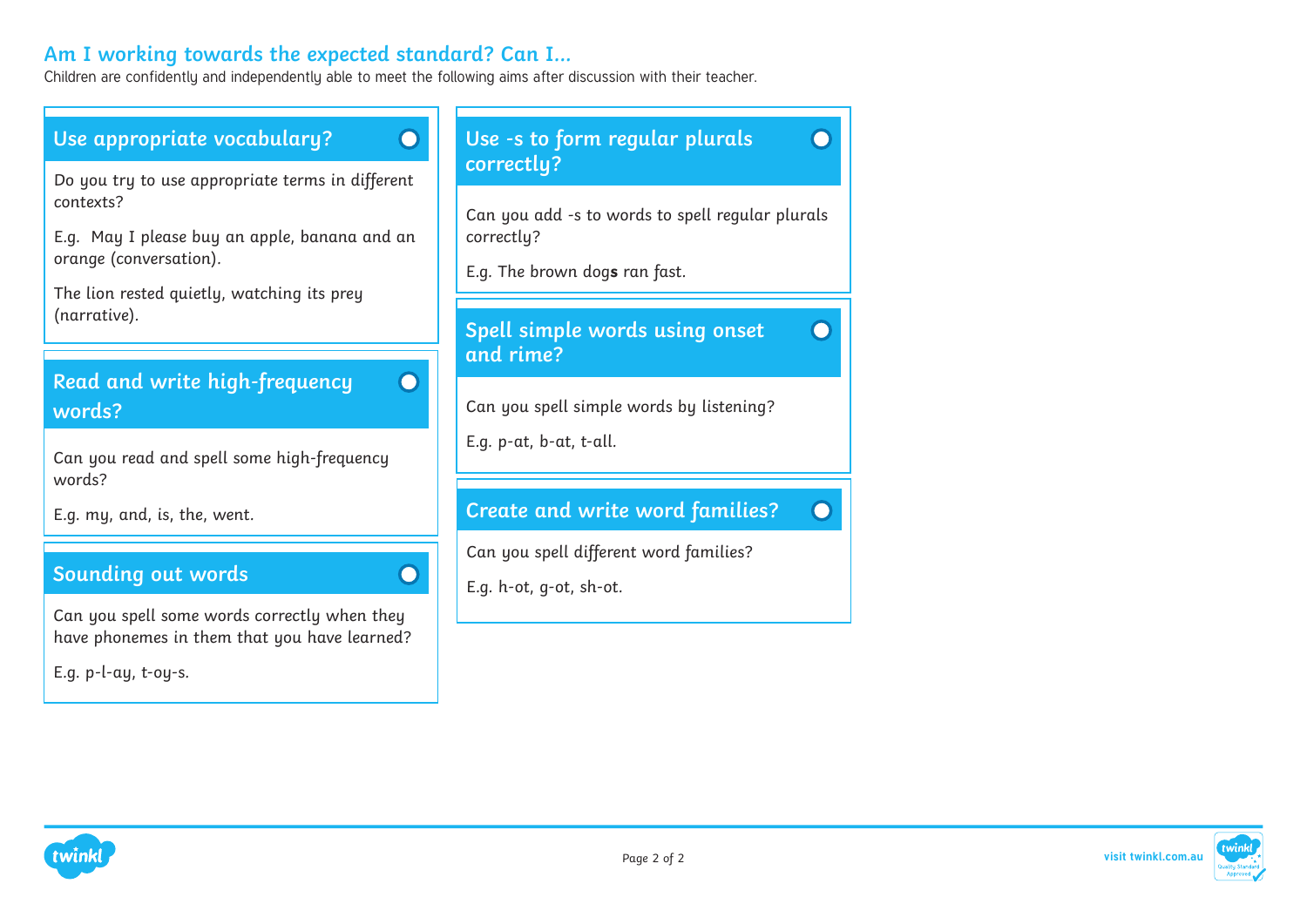# **Am I working at the expected standard? Can I… (Use Year 1 writing standards)**

Children are confidently and independently able to meet the following aims after discussion with their teacher.

### **Write for different purposes?**

Can you write imaginative texts by drawing, writing and performing?

E.g. Alice in Wonderland has blonde hair, and wears a blue dress with a pretty white bow in her hair.

Can you retell events?

E.g. a recount of a class trip, or instructions on how to brush your teeth.

#### **Use simple text structure?**

E.g. I went to the shops to buy some bananas. I ate two of them.

Can you draw simple pictures and diagrams as another form of writing?



# **Use features of different texts?**

Can you use features of different types of texts?

E.g. Using numbers to show order.

Using tables of contents.

Using headings and titles.

Using images with captions.

#### **Form lower-case and upper-case letters correctly?**

Can you form your lower-case and upper-case letters in the correct direction starting and finishing in the right place?

E.g. I can write neatly. Sam is sneaky.

Can you write using the correct pencil grip?



#### **Use simple and complex sentence structures?**

Can you make a simple sentence a complex sentence?

E.g. "A kangaroo is a mammal. A mammal suckles its young", **to**

A kangaroo is a mammal which suckles on its mother when it's young.

# **Use full stops?**

Can you use full stops to end your sentences?

E.g. Andrew rang his mum. She picked up the phone.

#### **Use question marks?**

Do you try to use question marks when there is a question being asked?

E.g. What are you doing over there?



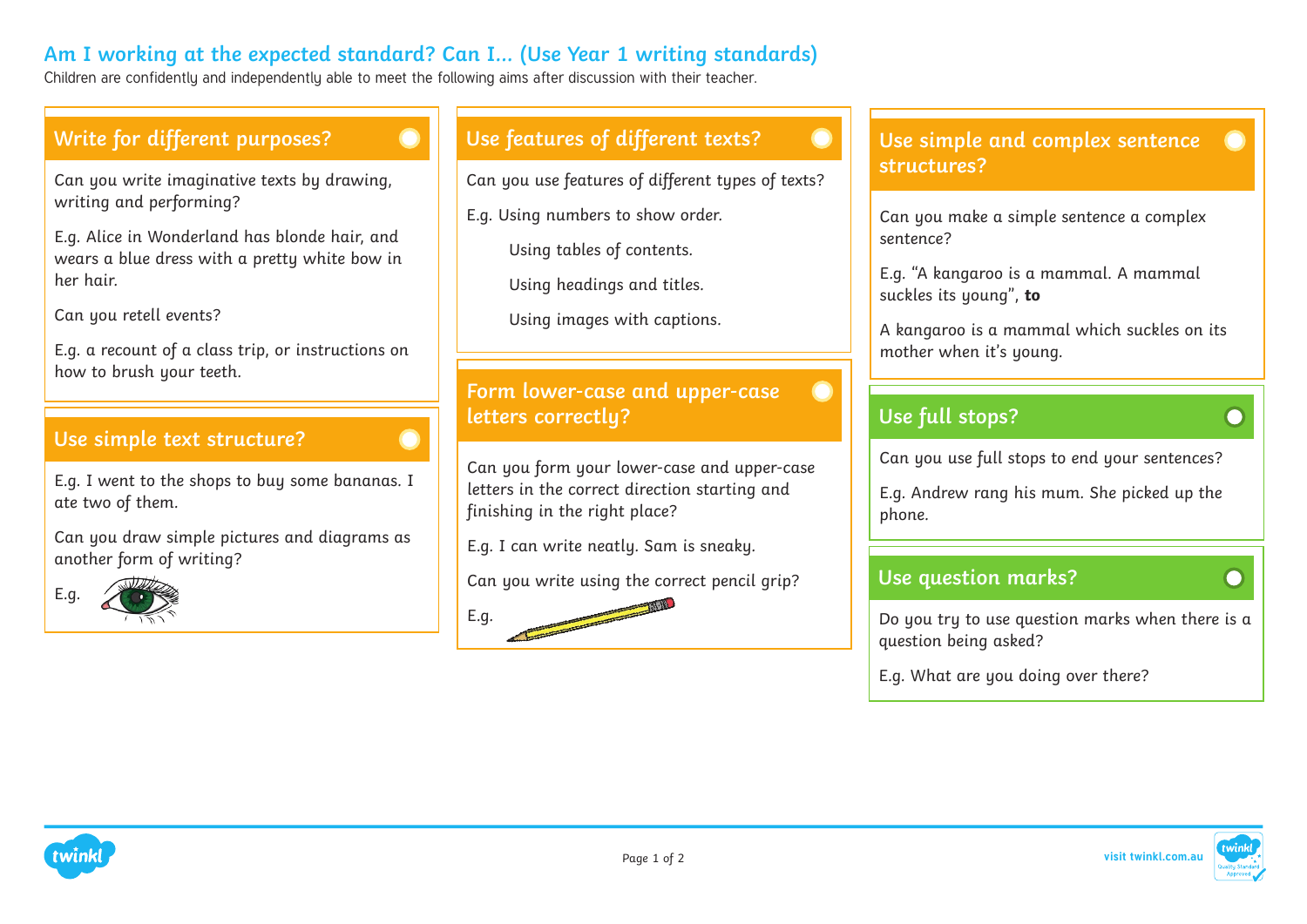# **Am I working at the expected standard? Can I… (Use Year 1 writing standards)**

Children are confidently and independently able to meet the following aims after discussion with their teacher.



twînl

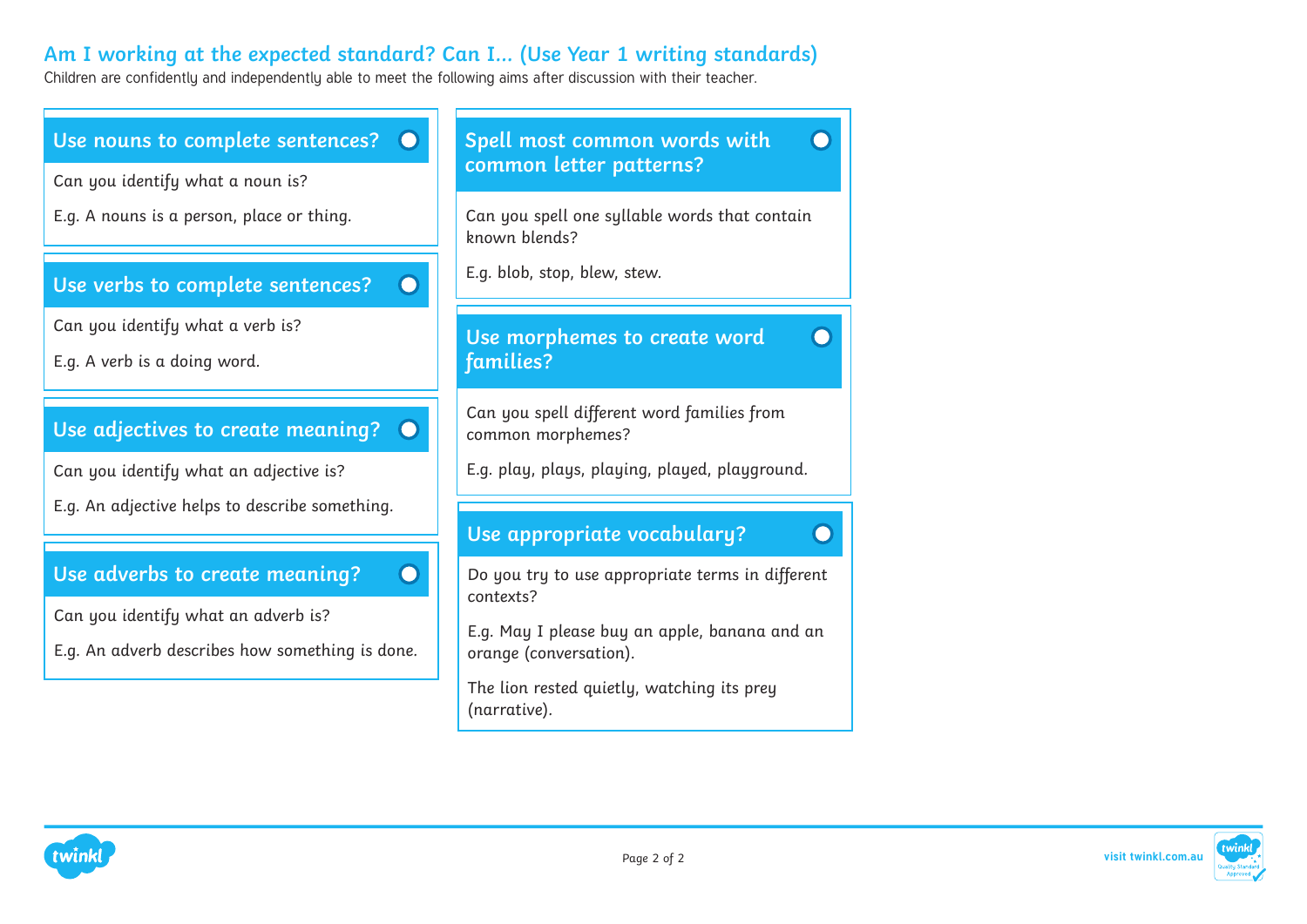# **Am I working at greater depth within the expected standard? Can I…**

Children are confidently and independently able to meet the following aims after discussion with their teacher.

E.g.

# **Write for different purposes?**

Can you identify the difference between a narrative, instructions and expositions?

E.g. Once upon a time (narrative).

First, you need to add the flour (instructions).

I think that cats are better

than dogs (exposition).

### **Reading aloud to edit and check for sense?**

Can you read your own writing and add, delete and change words to improve meaning?

E.g. I enjoy riding my scooter to school.

# **Use features of different texts?**

Can you use features of different types of texts?

E.g. Using chapters and tables of contents.

Using a glossary to access information.

Using drop down menus and links.

### **Form lower-case and upper-case letters correctly?**

Can write legibly in the correct direction starting and finishing in the right place?

E.g. I can write neatly. Sam is sneaky.

Can you write using the correct pencil grip?

**Use simple and complex sentence structures?** 

Can you make a simple sentence a complex sentence?

E.g. I went to the shop and I bought some lollies. I ate three of them and they were delicious.

# **Use capital letters for proper nouns?**

Can you use capital letters to show a proper noun?

E.g. I went to see my friend **S**arah on the weekend.

### **Use commas to separate items in a list?**

Can you use commas to show when writing a list?

E.g. I need to go to the shops to buy some apples, bananas, carrots and donuts.

# **Using joining words?**

Can you use the joining words 'and', 'but', or 'so' to link ideas and sentences together?

E.g. It was hot inside **and so** I went outside **but** it was too cold.

### **Use synonyms?**

Can you use synonyms to show another way of writing a word?

E.g. hot -> boiling

cold -> chilly





 $\Box$